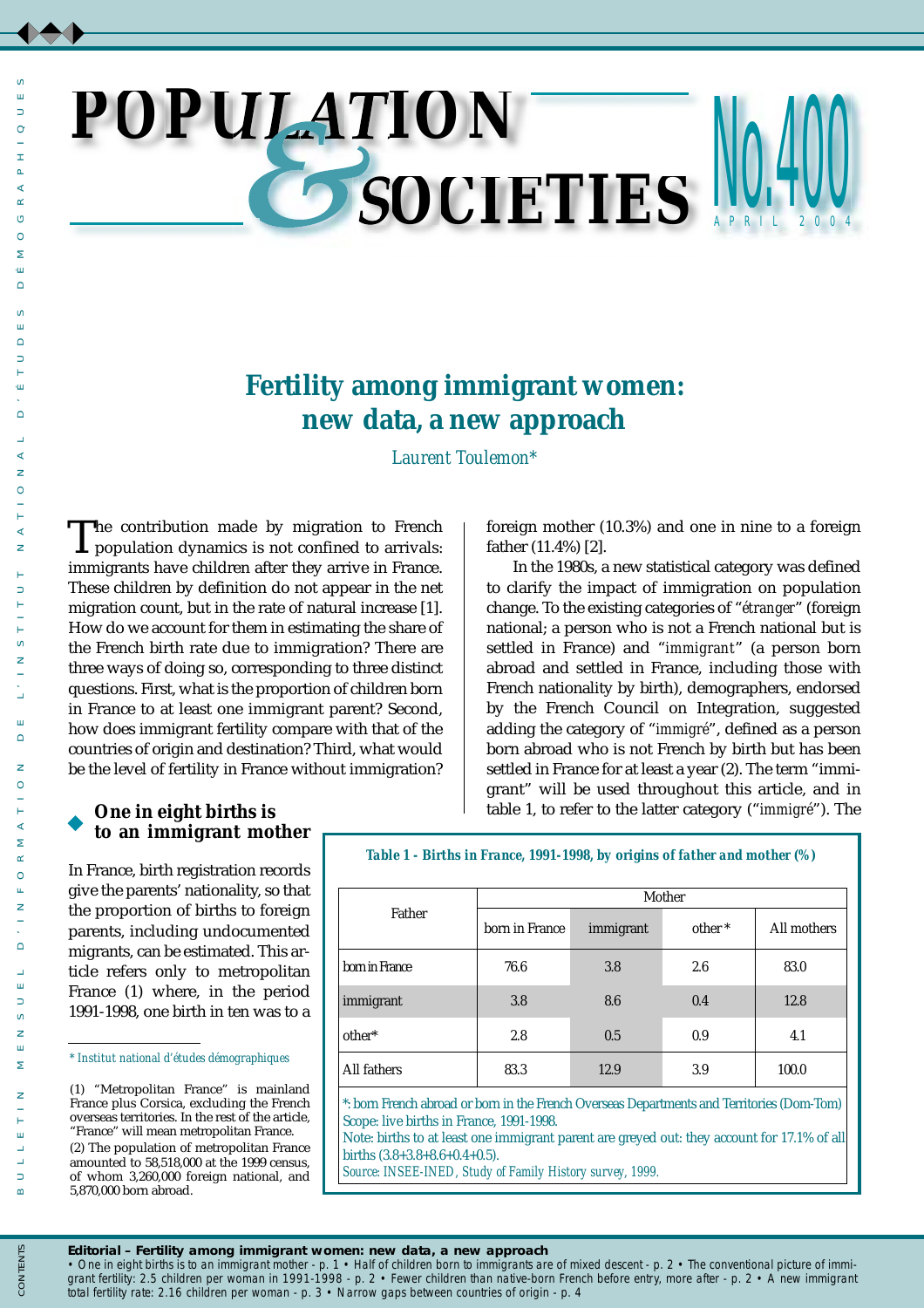1999 census recorded 4,310,000 immigrants, of whom 1,560,000 (36%) had become French citizens [3]. With a third of immigrants having taken French nationality, immigrants outnumber foreign nationals and thus account for more births in total. The Study of Family History (3), a large-scale joint INSEE-INED survey linked to the 1999 census, found that 13% of births were to immigrant mothers in the period 1991-1998, compared to just 10% of births to a foreign mother.

## **Half of children born to immigrants are of mixed descent**

One in two children born to immigrants are of "mixed" descent, i.e., the product of one immigrant and one nonimmigrant parent (table 1). This table distinguishes parents born in France, immigrant parents and "other parents", born in the French overseas departments and territories (Dom-Tom) or born French abroad.

In the aggregate, more than one in six births (17.1%, figures greyed out in table 1) are to at least one immigrant parent, with mixed couples (one immigrant, one non-immigrant parent) level-pegging with immigrant couples: 8.5% and 8.6% of births, respectively. Births to mixed couples are themselves equally distributed between those with an immigrant father (4.2%) or mother (4.3%).

## **The conventional picture of immigrant fertility: 2.5 children per woman in 1991-1998**

How can it be that immigrants account for 12.9% of births in France when the share of immigrants has been broadly stable for 25 years at about just 7.4% of the population of France [3]? There are three explanatory factors for the discrepancy: the more youthful age structure of the immigrant population, higher fertility than the rest of the population, and fertility concentrated in the post-arrival period of life, so that lower fertility prior to migration is not taken into account.

Immigrant women have higher fertility than other women: 2.50 children per woman against 1.65, the national average being 1.72 (table 2) (bearing in mind that in 1991-1998, the period under study, the period total fertility rate (TFR) was lower than today). The excess fertility of immigrants therefore has little impact on the national average, raising it from 1.65 to only 1.72, or a

#### *Table 2 - Total period fertility rate, 1991-1998, by birthplace*

|                                                                                                                                                      | Average number<br>of children per woman |  |  |  |  |
|------------------------------------------------------------------------------------------------------------------------------------------------------|-----------------------------------------|--|--|--|--|
| All                                                                                                                                                  | 1.72                                    |  |  |  |  |
| Women born in France                                                                                                                                 | 1.65                                    |  |  |  |  |
| Immigrant women                                                                                                                                      | 2.50                                    |  |  |  |  |
| Other*                                                                                                                                               | 1.78                                    |  |  |  |  |
| *: born French abroad or born in the French Overseas Departments<br>and Territories (Dom-Tom).<br>Scope: women and live births in France, 1991-1998. |                                         |  |  |  |  |
| Source: INSEE-INED, Study of Family History survey, 1999.                                                                                            |                                         |  |  |  |  |

modest 0.07 children. The reason for this minor contribution is that immigrants make up only 7.4% of the population, and 8.5% of women of reproductive age.

This synthetic calculation sums the observed agespecific fertility rates as demographers normally do when making period estimates. It assumes implicitly that fertility is a function of age, and that the age profile gives a reasonable idea of fertility through the life course. But this assumption is not valid for immigrants, whose fertility profiles are significantly influenced by the moment of migration, i.e., highly specific to their age at migration.

## **Fewer children than native-born French before entry, more after**

The Family History Study allows the births to immigrant women before and after immigration to be distinguished (figure 1). It shows that immigrant women who entered France at very young ages—under 13 have only slightly higher fertility than women born in France (under 0.4 additional births on average). By contrast, those who arrived at ages 25 to 30 have much higher fertility than other women, but with a very specific profile: at arrival in France, age-for-age they had on average *fewer* children than native-born Frenchwomen. In many cases, their arrival was associated with entry into a union [4], so it may be assumed that they waited to settle down before having children; it is also reasonable to assume that migration selects women with fewer dependent children. Whatever else, the year of migration marks a sharp break between predeparture low fertility and immediately-post-arrival high fertility, after which it gradually aligns with the fertility of women born in France, particularly among those arriving at younger ages.

The finding of this discontinuous profile calls for a rethinking of the methods by which immigrant fertility is calculated. This is because, by discounting both the significant pre-settlement fertility low and the immediately post-settlement fertility surge, the classic calculation of the TFR that sums age-specific fertility rates

<sup>(3)</sup> The Study of Family History survey provides extremely detailed fertility data on immigrant men and women. It is a one-per-cent survey of adults done as part of the 1999 census (235,000 females and 145,000 males), and provides the first national-scale information on children's birth dates, nationality at birth, birthplace and date of entry into metropolitan France for those born overseas or abroad. To give a sufficient total number of births, the study covers the entire period 1991-1998.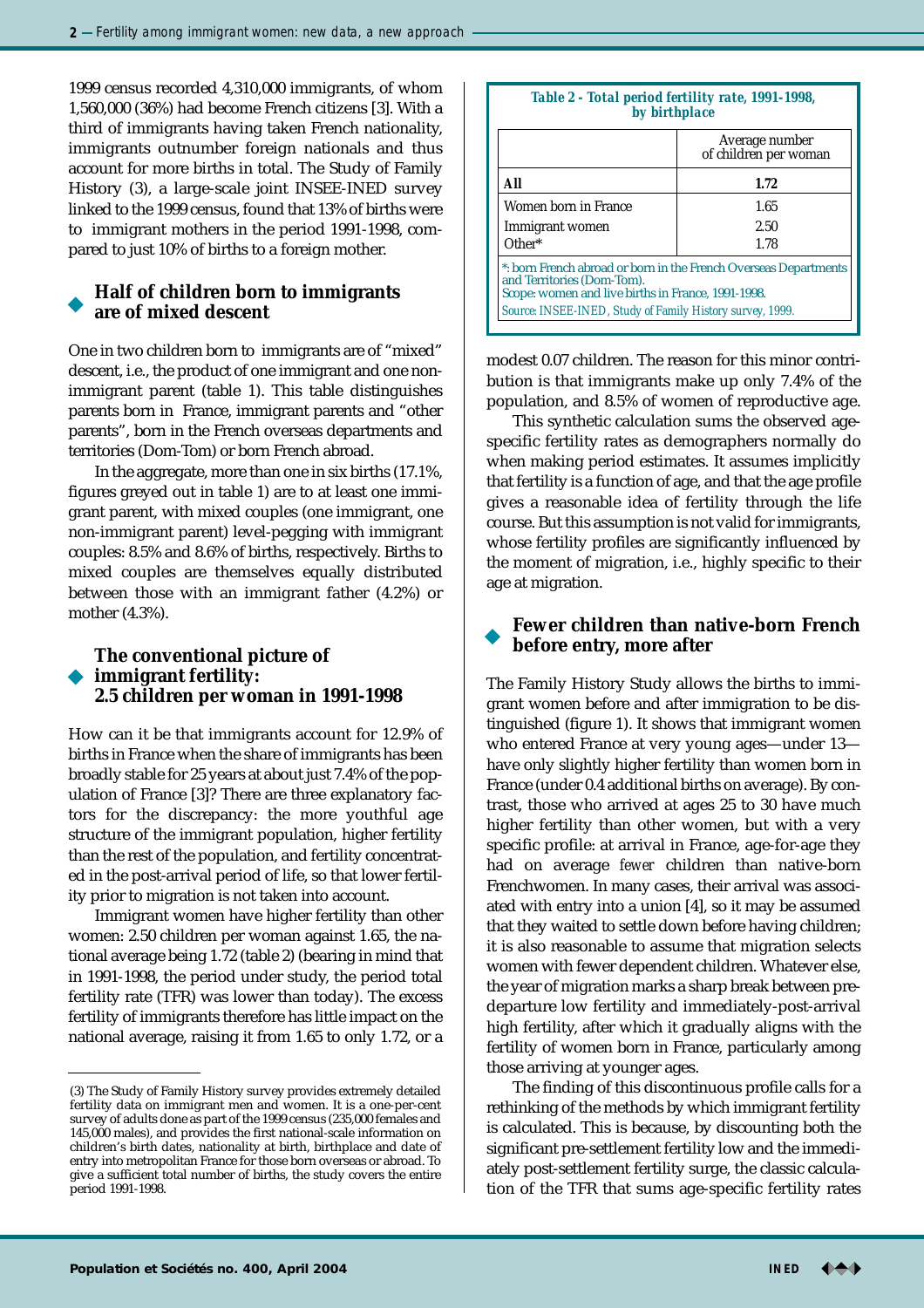heavily over-estimates immigrant women's fertility. It amounts to attributing to them a lifelong fertility profile which is marked by a catchup of births following migration. The assumption it reflects is of an endless stream of immigrant women settling in France and catching-up the deficit of births before migration.

### **A new immigrant total fertility rate: 2.16 children per woman**

A third of immigrant women to France between 1991 and 1998 were aged under 18, a third aged 18-27, and a third 27 and over. In order to account for the major behavioural changes related to entry into France, a correction must be made to standard period fertility rates [5].



Interpretation: the solid curve shows the age-specific fertility rates for 1991-1998 for women born in metropolitan France. Several curves are plotted for immigrant women by age at entry into France. The curves are in dotted lines until the age of entry into France, and show the fertility of these women between 1991 and 1998 prior to their settlement in France; a large dot represents the point of entry. The curves are in solid lines for post-entry ages, and show the fertility of immigrant women in France between 1991 and 1998.

*Source: INSEE-INED, Study of Family History survey, 1999.*

| <b>Birthplace</b>                     | Average number<br>of children<br>per woman (1) | Fertility differential<br>with women born in metropolitan France |               |                             | Fertility of immi-<br>grant women in |
|---------------------------------------|------------------------------------------------|------------------------------------------------------------------|---------------|-----------------------------|--------------------------------------|
|                                       |                                                | Total differential                                               | pre-migration | of which:<br>post-migration | the country of<br>origin             |
| All females                           | 1.74                                           |                                                                  |               |                             |                                      |
| Women born in metropolitan France     | 1.70                                           |                                                                  |               |                             |                                      |
| Immigrant women                       | 2.16                                           | 0.46                                                             | $-0.09$       | 0.55                        |                                      |
| Other <sup>*</sup>                    | 1.86                                           | 0.16                                                             | 0.01          | 0.15                        |                                      |
| <b>Country of birth of immigrants</b> |                                                |                                                                  |               |                             |                                      |
| Spain                                 | 1.52                                           | $-0.18$                                                          | $-0.26$       | 0.08                        | 1.23                                 |
| Italy                                 | 1.60                                           | $-0.11$                                                          | $-0.34$       | 0.23                        | 1.24                                 |
| Portugal                              | 1.96                                           | 0.25                                                             | 0.12          | 0.14                        | 1.49                                 |
| Other European Union country          | 1.66                                           | $-0.05$                                                          | $-0.32$       | 0.27                        | 1.44                                 |
| Other European country                | 1.68                                           | $-0.03$                                                          | $-0.20$       | 0.18                        | 1.41                                 |
| Algeria                               | 2.57                                           | 0.87                                                             | 0.08          | 0.79                        | 3.64                                 |
| Morocco                               | 2.97                                           | 1.26                                                             | 0.23          | 1.03                        | 3.28                                 |
| Tunisia                               | 2.90                                           | 1.20                                                             | 0.12          | 1.07                        | 2.73                                 |
| Other African country                 | 2.86                                           | 1.16                                                             | 0.06          | 1.10                        | 5.89                                 |
| Turkey                                | 3.21                                           | 1.51                                                             | 0.23          | 1.28                        | 2.90                                 |
| Other Asian country                   | 1.77                                           | 0.07                                                             | $-0.18$       | 0.25                        | 2.85                                 |
| America or Oceania                    | 2.00                                           | 0.29                                                             | $-0.31$       | 0.61                        | 2.54                                 |

*Table 3 - Fertility differentials between immigrant women and women born in metropolitan France*

\* born French abroad or born in Dom-Tom.

(1) total period fertility rate allowing for age at entry into France.

Scope: women and births, 1991-1998.

(2) Standard total period fertility rate, 1990-1999, source UN, 2003 [7].

Interpretation: in 1991-1998, immigrant women had 0.46 children more than women born in metropolitan France (2.16 compared to 1.70). Note: For women born in France, this is the fertility rate of a group of women age distribution-matched with immigrant women, estimated by aggregating their existing children (cohort approach) with their assumed children at older ages "at that point in time" (period approach), producing an estimated fertility of 1.70 rather than 1.65. Likewise, all-women fertility for 1991-1998 is somewhat higher (1.74 instead of 1.72). These small differentials are due to the current lag between cohort and period indicators.

*Source: INSEE-INED, Study of Family History survey, 1999.*